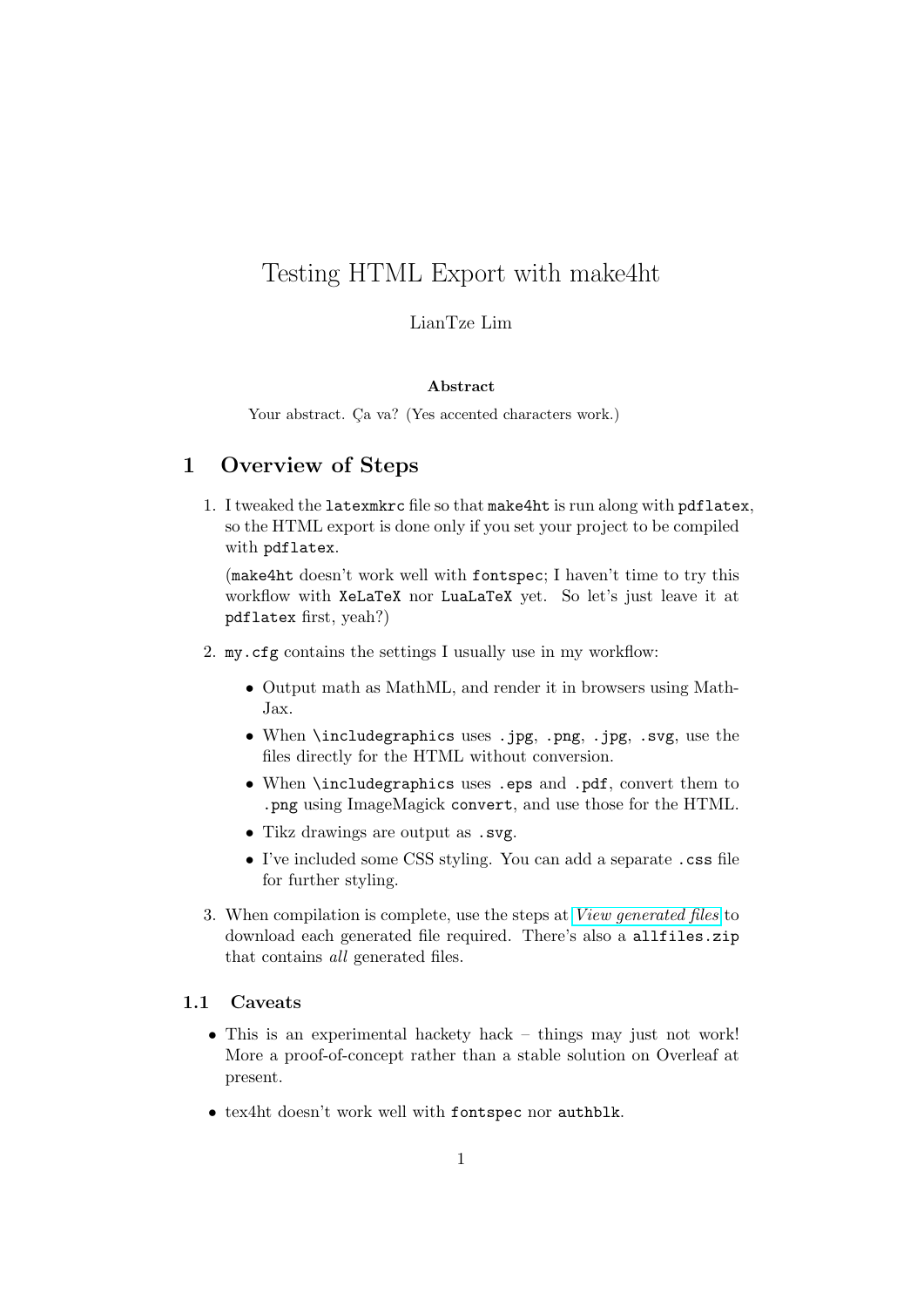

<span id="page-1-0"></span>Figure 1: This frog was uploaded to Overleaf via the project menu. The .jpg file will be used as-is in the HTML export.



Figure 2: PDF images will be converted to PNG when exported to HTML.

- Avoid \mathbf this broke MathML and MathJax for me.
- Avoid, or re-define the multicol environment to do nothing tex4ht will really export text in two or three columns by PDF page, and it's not the most readable.

### 2 Introduction

Your introduction goes here!

## 3 Some LAT<sub>E</sub>X Examples

#### 3.1 How to Include Figures

First you have to upload the image file (JPEG, PNG or PDF) from your computer to writeLaTeX using the upload link the project menu. Then use the includegraphics command to include it in your document. Use the figure environment and the caption command to add a number and a caption to your figure. See the code for Figure [1](#page-1-0) in this section for an example.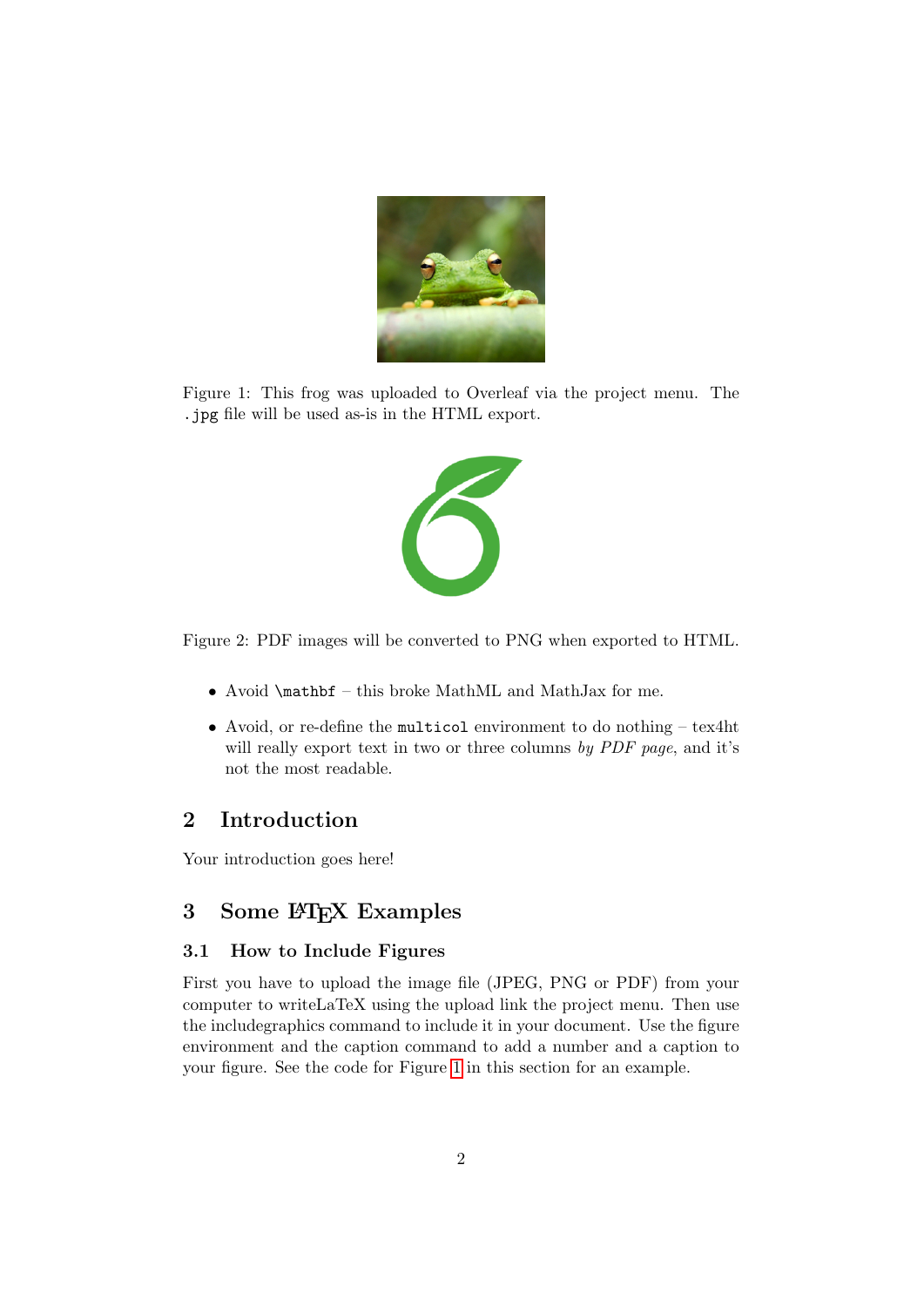| <b>Item</b> | Quantity |
|-------------|----------|
| Widgets     | Δ9       |
| Gadgets     | 13       |

<span id="page-2-0"></span>Table 1: An example table.

#### 3.2 How to Make Tables

Use the table and tabular commands for basic tables — see Table [1,](#page-2-0) for example.

#### 3.3 How to Write Mathematics

LATEX is great at typesetting mathematics. Let  $X_1, X_2, \ldots, X_n$  be a sequence of independent and identically distributed random variables with  $E[X_i] = \mu$ and  $\text{Var}[X_i] = \sigma^2 < \infty$ , and let

$$
S_n = \frac{X_1 + X_2 + \dots + X_n}{n} = \frac{1}{n} \sum_{i=1}^{n} X_i
$$

denote their mean. Then as n approaches infinity, the random variables  $\overline{n}(S_n - \mu)$  converge in distribution to a normal  $\mathcal{N}(0, \sigma^2)$ .

In this HTML export example, math is output as MathML, and will be rendered using MathJax.

#### 3.4 How to Make Sections and Subsections

Use section and subsection commands to organize your document. LAT<sub>EX</sub> handles all the formatting and numbering automatically. Use ref and label commands for cross-references.

#### 3.5 How to Make Lists

You can make lists with automatic numbering ...

- 1. Like this,
- 2. and like this.
- . . . or bullet points . . .
	- Like this,
	- and like this.

. . . or with words and descriptions . . .

Word Definition